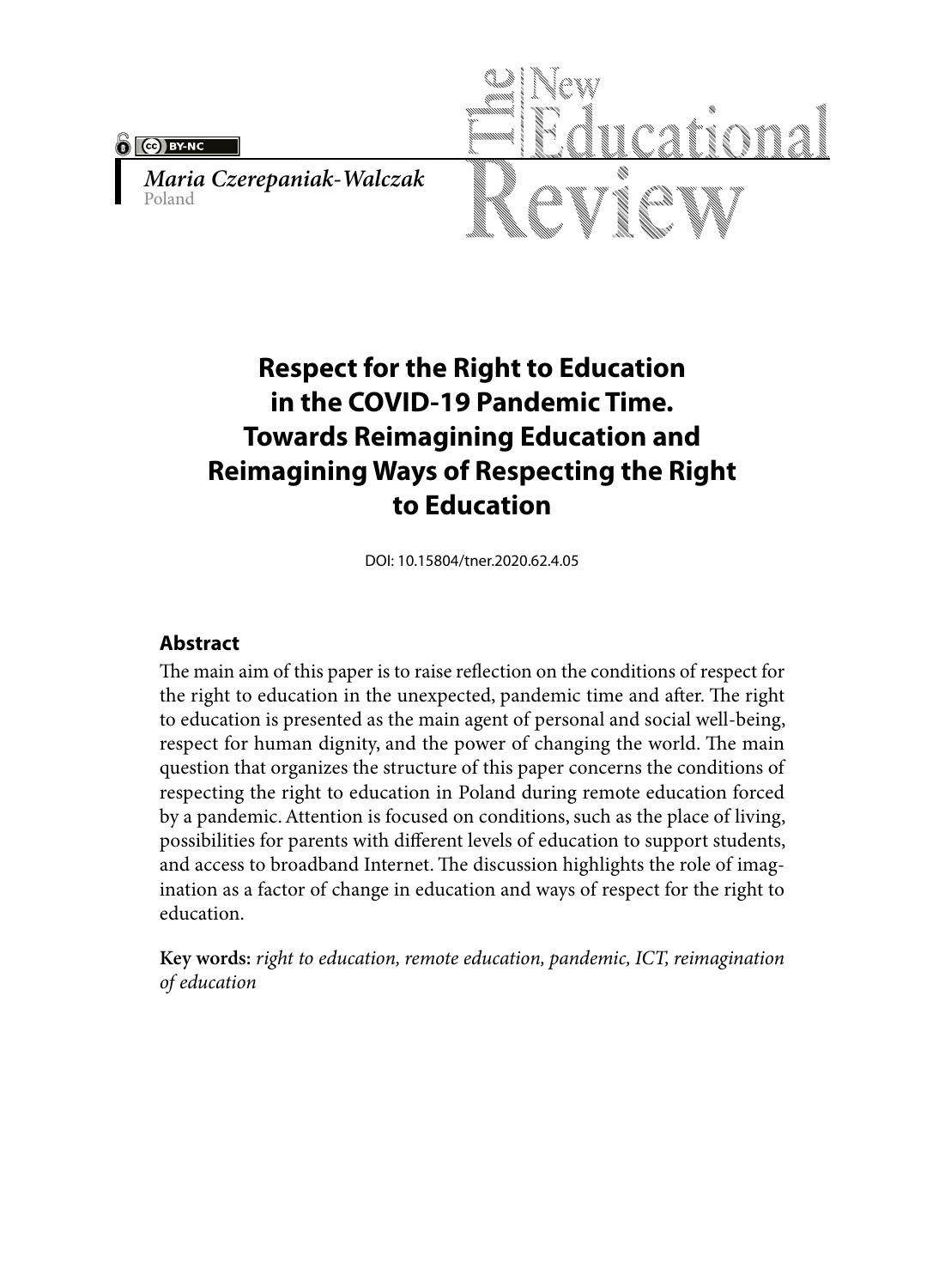#### **Introduction**

The right to education is the universal right of every person. It can be considered a natural law, because people learn, discover the world, and improve their skills from the beginning of the history of humankind. This right was formalized and enshrined, inter alia, in the Universal Declaration of Human Rights (1948) and the Convention on the Rights of the Child (1989). Its precursions can already be found in Jan Amos Komensky's work titled "The Great Didactics". More than 1.75 billion children and young people worldwide currently enjoy this right. In this text, I try to analyze the conditions of respecting the right to education in a situation of radical global change caused by a pandemic. I focus on describing the consequences of the collapse of the traditional "educational grammar" and the possibilities of using the educational potential of the devices, which until now were rather gadgets, and using them in educational interactions was considered a whim or even prohibited. The theoretical framework of the text is the critical pedagogy, on the basis of which questions are asked about the conditions of experiencing freedom, equality, and justice, including access to the good that is education.

The main question which organizes the data collection and analysis is as follows: What are the conditions for respecting children's and young people's right to education under lockdown caused by pandemic? The answer to this question may be the starting point for a discussion on the reimagination of conditions and respecting the right to education both at the micro and macro scale. This discussion is already taking place in many circles, professional, and unprofessional, formal and informal. It reveals a rich variety of problems and challenges. It indicates certain typically local phenomena, but also those that are universal. Among these are the opportunities but also the limitations of education with ICT and the potential of the Wikiworld.

First of all, I discuss the right to education as an indicator of behavior in conditions of suspension of teaching and educational activities in schools and educational institutions. Against this background, I present the conditions for respecting this right in a situation of an obligation to stay at home and (some) the consequences of transferring educational interactions and the implementation of the core curriculum from traditional school space-time to the home environment.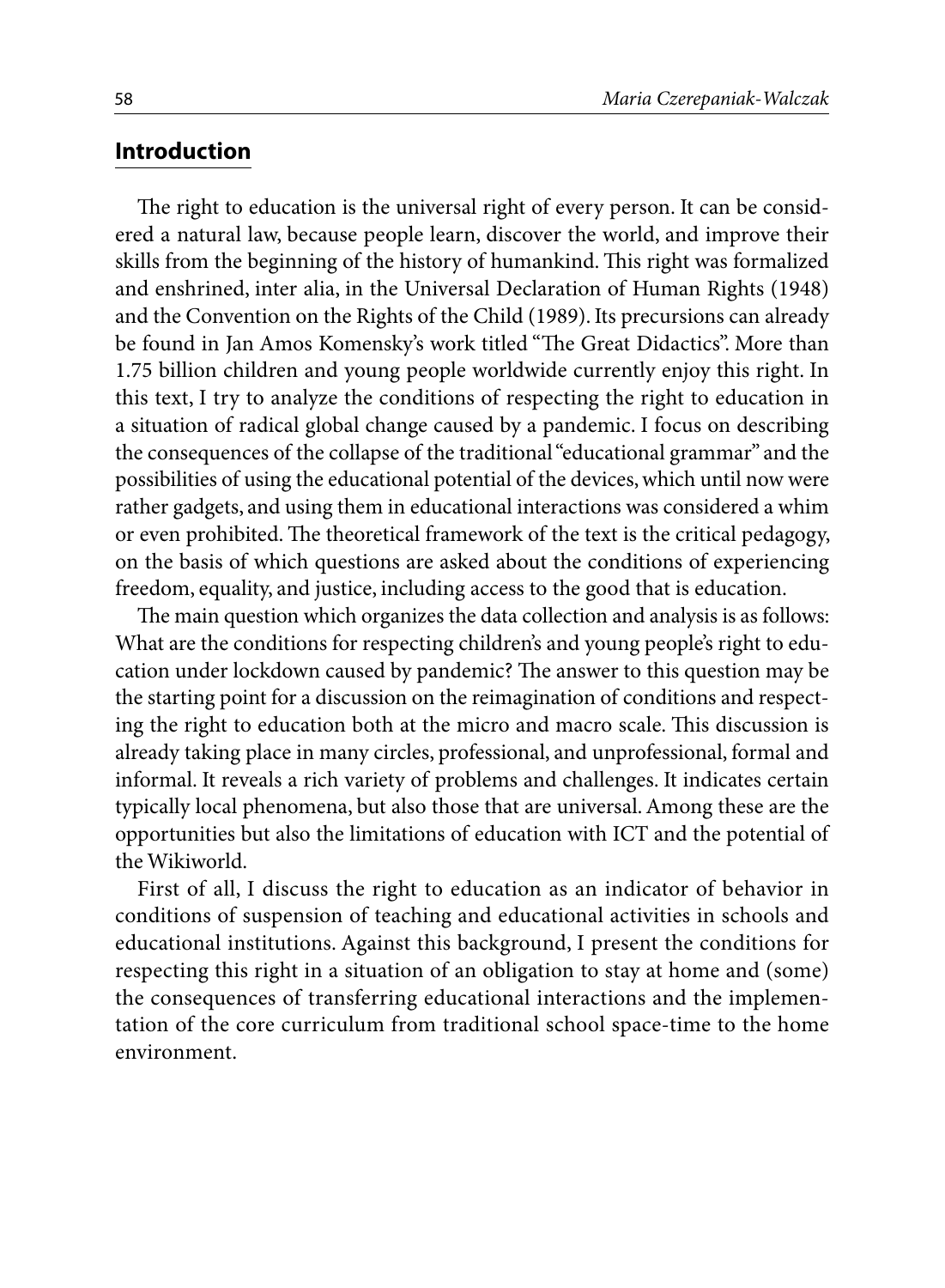### **Right to Education**

As Comenius wrote in the 17th century: "all young people, of both genders, should go to school. We should send to school not only the children of rich or dignified people but of everyone, both nobles, and bourgeois, rich and poor, boys and girls, in big cities and small towns and villages". (Komensky 1967, p. 63). The right to education is the main agent at the forefront of fulfilling personal and social well-being. "States Parties recognize the right of the child to education" - such an obligation, enshrined in the Convention on the Rights of the Child in 1989, was ratified by 196 countries around the world.

Education is not a privilege. As one of the most important human activities should (even must) be guaranteed and enforced by the state. It is the responsibility of the State to ensure that the right to education is respected and to create the conditions for its exercise, including exceptional, unforeseen circumstances.

This right is the agent to fulfil the three big ideas, namely: "socialization, Plato's academic idea, and Rousseau's idea of development." (Egan 2008, p.9). But they are incompatible. Moreover, each of them is in dynamic dialectic relations with phenomena and processes in the world of nature, culture, and technology. This requires a view of education and the right to education that takes into account the pandemic experience.

The great belief in the driving force of education in improving and promoting the well-being of people around the world does not mean that respect for this right is universal. It still faces many permanent, but also unexpected and unpredictable obstacles. There is still a large group of children and adolescents who are unable to exercise this right or make only limited use of it. The most common contemporary obstacles to respecting the right to education include wars and armed conflicts, the economic situation, local traditions and laws, especially in relation to girls and women. Respecting this right still requires effort and sometimes sacrifice, as exemplified by the story of Malala Yousafzai who was awarded a Nobel Peace Prize. But the unexpected obstacle on an unprecedented scale is the pandemic COVID -19 which is now threatening education. This situation, unfortunately, influences the most marginalized and vulnerable students, mainly from the poor areas and low cultural capital.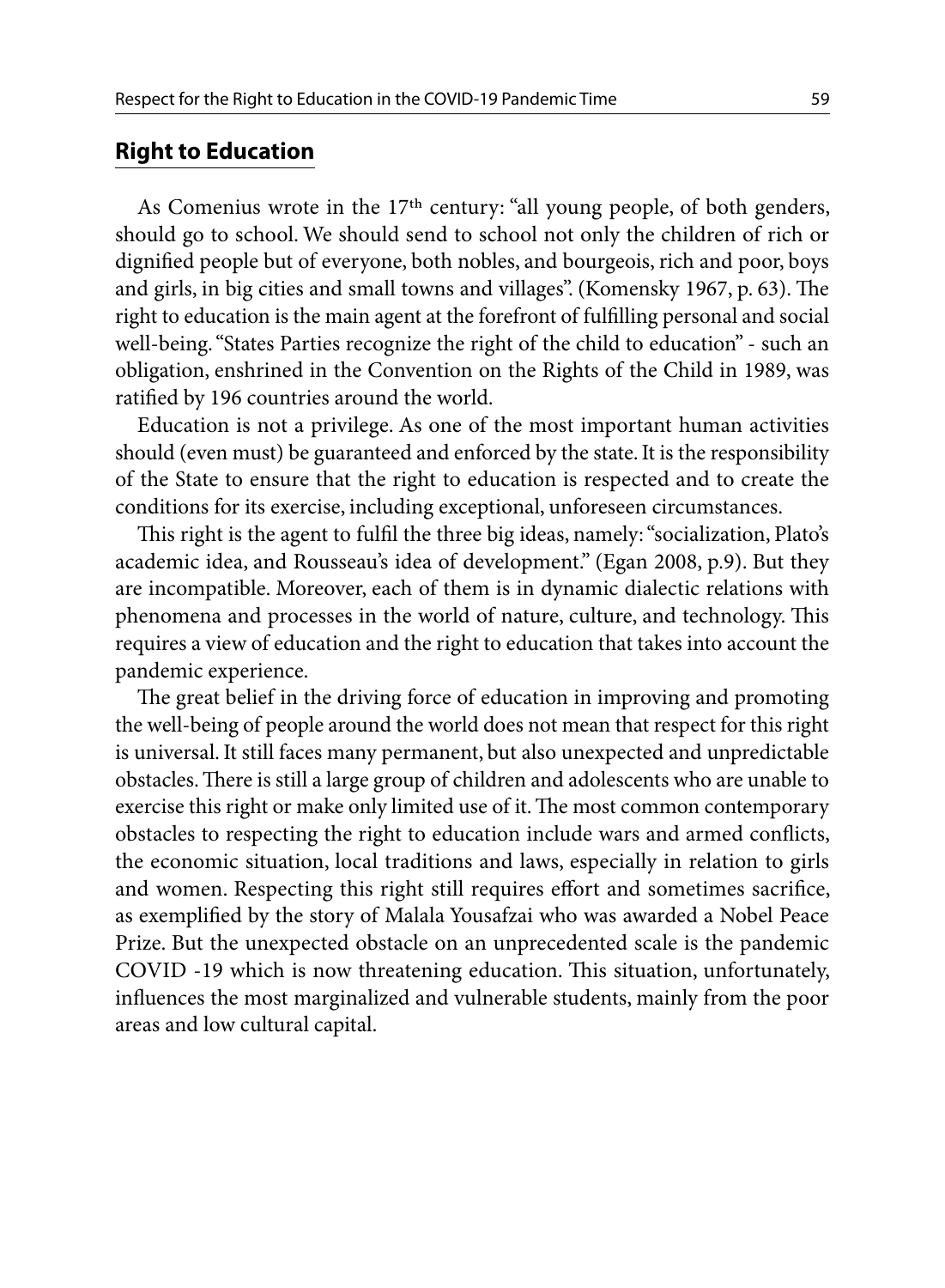### **Research questions and method of collecting data**

The presented situation raises many questions about the conditions of respecting the right to education in conditions caused by a pandemic. One of them is: Why and how one should reimagine education and reimagine ways of realization the right to education? Answering this question needs the wide inter and multi-disciplines research. Hence the main question I try to answer in this text is: **what are the conditions for dealing with education during a pandemic?** Of the many variables, I focus only on two, namely the material and cultural capital conditions at the site of learning, enforced by pandemic, means in the home environment. Hypothetically, I assume that in remote teaching and learning forced by pandemic, these two conditions play a key role. By the material condition, I mean access to broadband and to digital equipment. By the cultural capital, I mean family from different socio-economic backgrounds that may have the different abilities (in terms of both cognitive and non-cognitive skills) and availability to support their children in their learning process at home during the lockdown. (Di Pietro et al. 2020, p. 12).

I am looking for the answer to this question and for verification of the hypothesis in data published in generally available sources. In my analysis, I use the existing data (Reardon, Stuart 2019, p. 568) which means information previously collected by local, state, or national agencies. Existing sources of education data (statistics, records) I use are available on the World Wide Web or through government agencies such as the statistical resources of The Central Statistical Office, UNESCO, Eurostat. The use of the existing data is an example of a non-reactive study. I use these existing data to address my question.

Why one should reimagine the formal education? Because the "traditional" paradigm (Robinson 2010), "grammar of schooling" (Tyack, Tobin 1994, p. 454) and "banking education" (Freire 2005, p. 72) do not work in the open real and virtual world, especially now, when rules everyday life. One has to imagine new content and forms of educational interactions, especially with children and young people. They are familiar with and accustomed to new tools and new sources of information. Most of them are natives in the virtual space. In the world of Google, Facebook, and other "common places" they feel like a fish in the water, and scrolling is a natural activity, like a tooth brushing right after waking up. Tools like smartphones keep people connected with the world all the time. One looks for information on the Internet and makes various choices. Meantime the classroom equipped with black/green/whiteboard and with the teacher in the center is the place of boring, tiring, and wasting time. That is just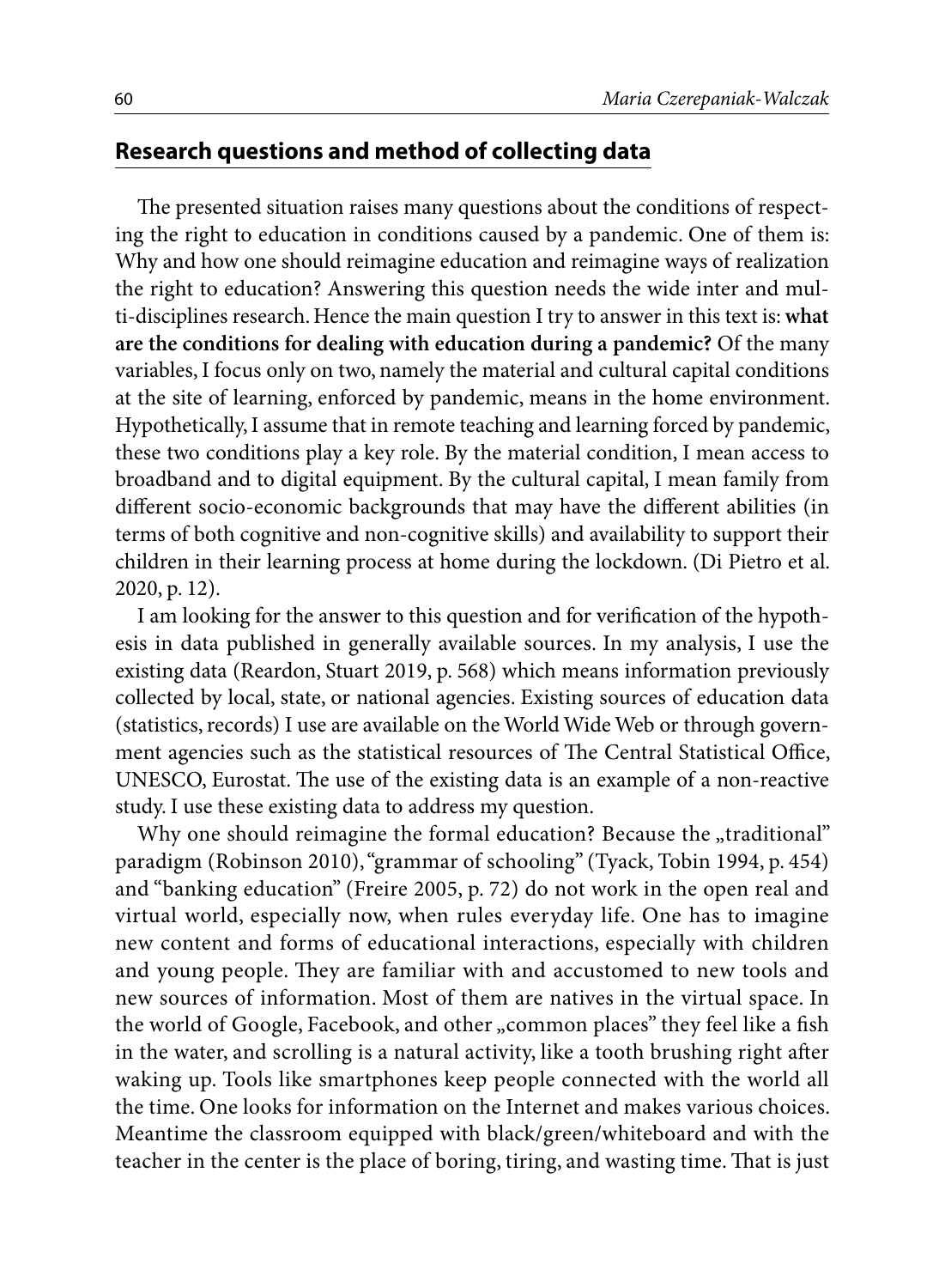one of the reasons one needs the reimagination of educational interactions from the ground up. It requires imagination, fantasy, courage, but also responsibility. Now that challenge, caused by a horrible disease, is inevitable. Digital gadgets, so criticized by parents and teachers ("prohibited fruits") have become a "staple food" in compulsory learning and teaching on all levels of formal education.

Education is not only the agent of changing the world, it also changes itself. It was knocked out of traditional roots. Its participants were knocked out of their daily routines, from everyday school's rituals. Students and teachers found themselves in unusual situations requiring new skills and special emotional and moral condition. They were transferred from the traditional space-time - classroom system - in a very short time (literally within a few days in March 2020) to another environment for the realization of their tasks and programs. This made it necessary to update education as a process in synergy with the world in order to improve it. Hopefully, the "frostbite" of school's work after the pandemic will result or may result, in new patterns of educational interaction.

## **Respecting children's right to education out of school – chosen data**

In an unexpected, violent descholarization forced by the pandemic, schools became the first closed institutions. According to UNESCO data, school closures as a government response to pandemic threats have affected almost the whole world. This is illustrated by the following data taken from the UNESCO (UNES-CO-UIS. Stat 2020)

- **16.02.2020–**1 country (Mongolia) closed all its schools and since then other countries have decided to close their schools;
- **04.04.2020** In 195 countries, all schools were closed, resulting in 1,598,099,008 pupils affected by the isolation (91. 3% of the total number of pupils);
- **01.05.2020**  The number of countries with all closed schools falls to 182, resulting in 1,287,401,633 pupils affected by the isolation (73. 5% of the total number of pupils);
- **11.06.2020** all schools still closed in 129 countries, which means that 1 109 020 109 pupils are still not attending school (63. 3% of total pupils);
- **02.09.2020–**826,802,660 affected learners (47,2% of total enrolled learners), 46 country-wide closures;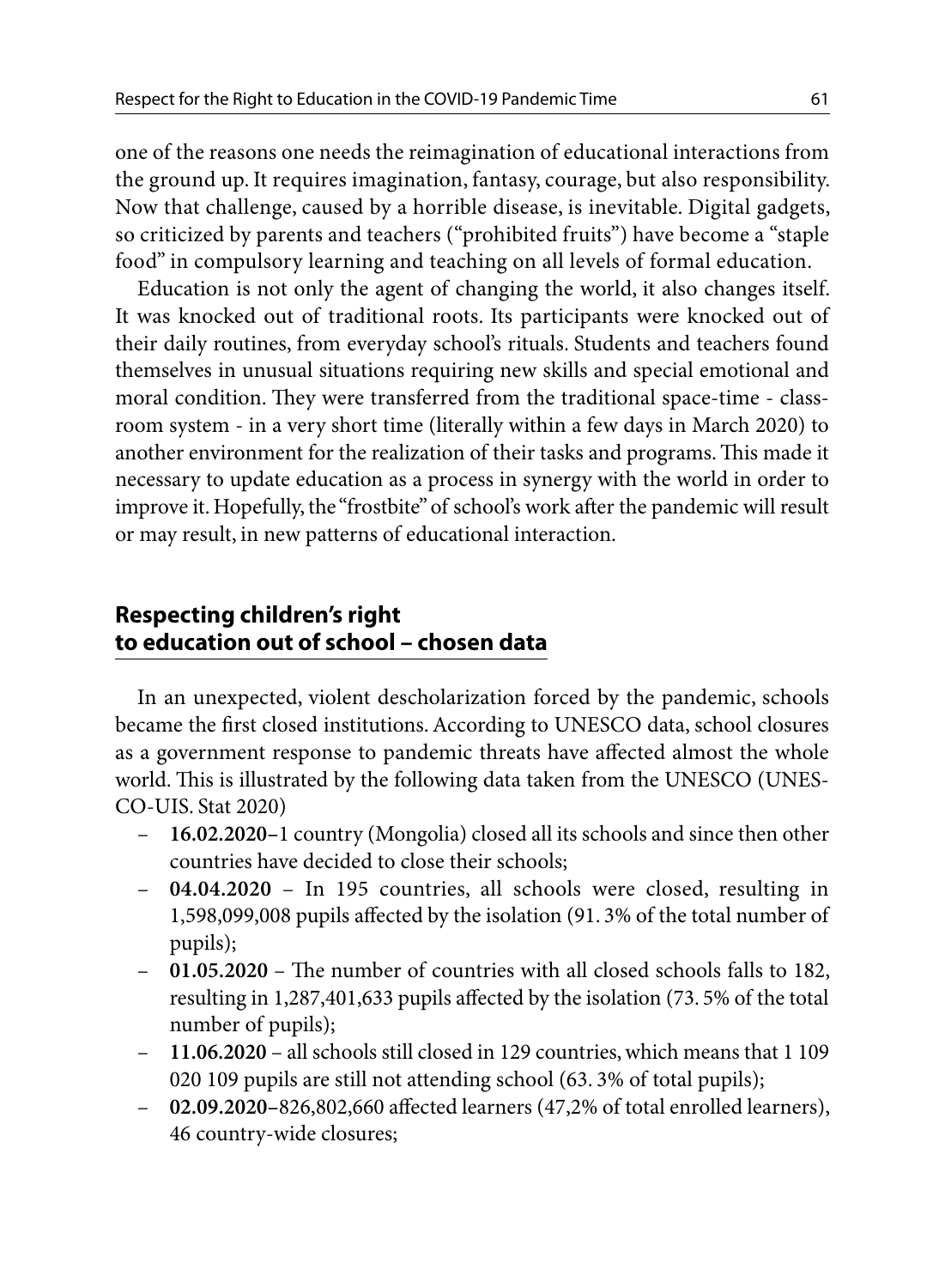- **10.09.2020**  868,011,845 affected learners (49,6% of total enrolled learners), 50 country-wide closures
- **07.10.2020**  579,936.463 affected learners (33,1% of total enrolled learners), still 35 country-wide closures

In Poland in the middle of March 2020, almost 6. 5 million children and young people from 26 000 institutions (including preschoolers) and 1. 2 million students (over 21% of citizens) were left in homes. The lockdown has not only affected pupils and teachers but also their parents and guardians. "School life" has moved from the school classroom to the living room, kitchen, or other rooms. It is no longer shared with peers and teachers in the classroom but with the family members, home pets, plants, accompanied by pieces of home equipment, as well as with sounds and smells. Functioning in the daily school culture, sometimes learned with difficulty, subordination to discipline, compliance with norms, and adaptation to patterns of behavior have been suspended. This, in turn, triggered the temptation to ease body and mind discipline.

The material and cultural status of the family is a key source of its educational potential. Let us, therefore, look at this potential of Polish families according to three criteria, namely: a place of residence, level of education, and equipping households with digital equipment and devices, including the ability to adapt to the obligation to provide their children with Internet access.

Out of more than 3 millions of all Polish primary school students, 1,321,200 live in the countryside. One draws attention to this group of students because of the cultural capital of their family environment expressed by the level of education. This is illustrated by the Fig. 1.



Figure 1. Polish population by place of residence and education (2019, in %). Source: own elaboration on the base of data from The Central Statistical Office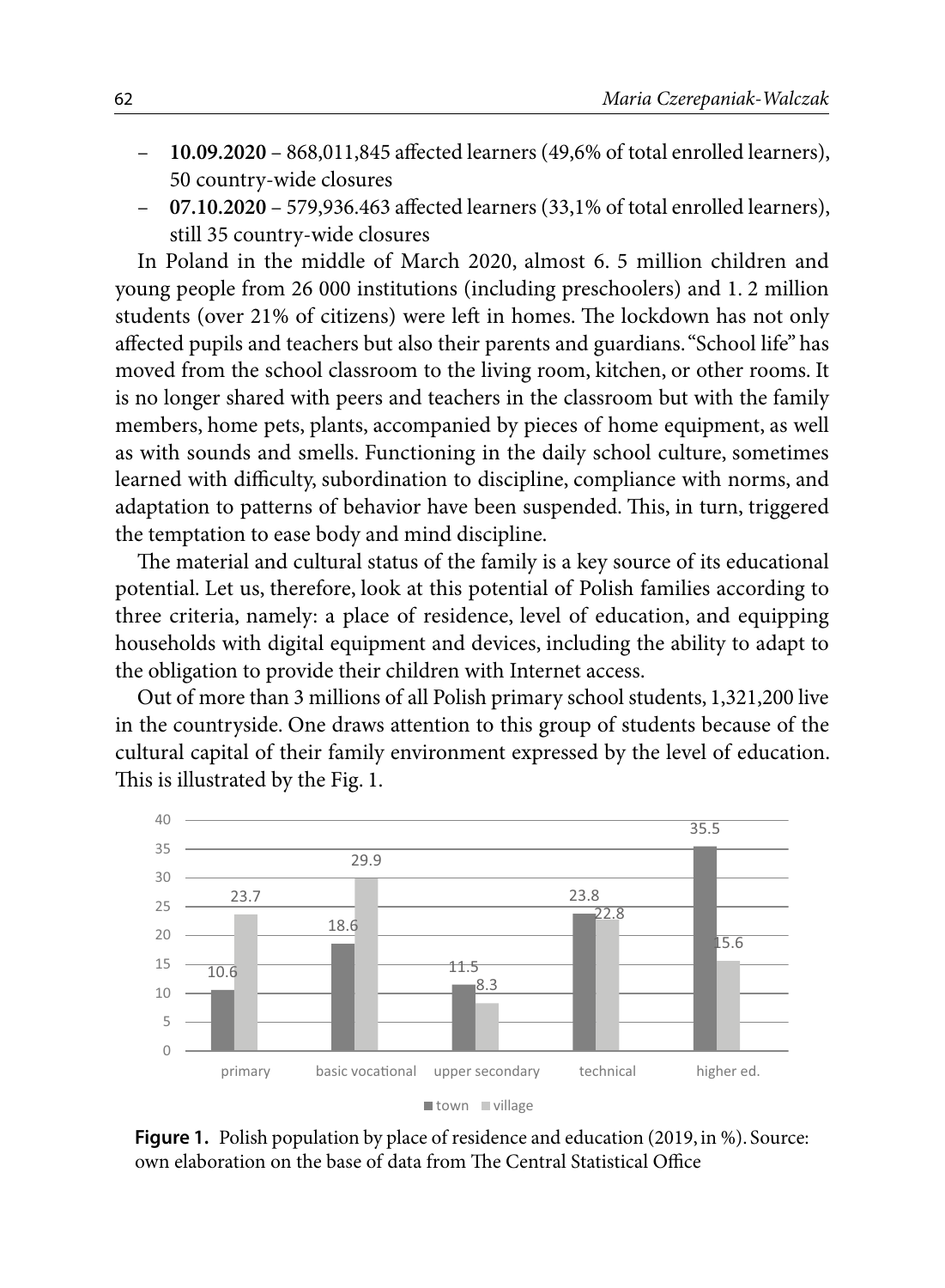Paying attention to this context of respect for the child's right to education stems from the family's role in participation in children's education. It is changed with the caesura of the pandemic. While "before the pandemic" the learning conditions were (almost) the same regardless of the material condition and cultural potential of the family, the learning at home reveals the diversity of educational opportunities for pupils from different backgrounds. Crucial for the success of the online education environment is parental involvement. Parents should ensure that learners are focused on the assigned tasks. But it is not easy. In the rural environment, it is noteworthy that more than half (53. 6%) of adult inhabitants have primary and basic vocational education. Many learners cannot count on the help of adult household members or even older siblings. It is not only experienced in families with low education. Parents with higher education also find it difficult to help their children with "school" tasks.

The fulfillment of school tasks at home is often accompanied by comments-questions from the members of family: "what is this for?", "do you need these skills in your life?" Such questions indicate the separateness of two worlds: the world of school and the world of everyday life. This cannot be overcome by parents' involvement in the realization of the school's functions – educational, caring, advisory, therapeutic, and compensatory.

Another criterion for describing the educational potential of Polish families, or rather Polish homes, and respect for the right to education is the access to the digital equipment and devices used in everyday life. There are considerable socio-economic inequalities in students' access to digital technologies at home. Students from higher socioeconomic status are significantly more likely to have a laptop or a computer at home than those from lower socioeconomic status. Thus students from less advantaged backgrounds are less likely to have access to digital resources at home, hence less likely to have a suitable home learning environment. According to data published in the report of the Central Statistical Office (GUS) in 2019, 86.7% of households had access to the Internet and 83.1% of households with at least one person aged 16–74 had at least one computer at home. However, in addition to a computer, laptop, and smartphone, school tasks involve the use of copying devices and printers. And these no longer belong to the permanent home furnishings.

Access to broadband Internet is an easy way to learn at home, to remote education. According to GUS data, in 2019, 83.3% of households had such access. This access was differentiated, among other things, according to the place of residence (as can be seen in Fig. 2) and the fact of having children. Almost all homes with children (99.3% compared to 80. 4% without children) had access to the Internet,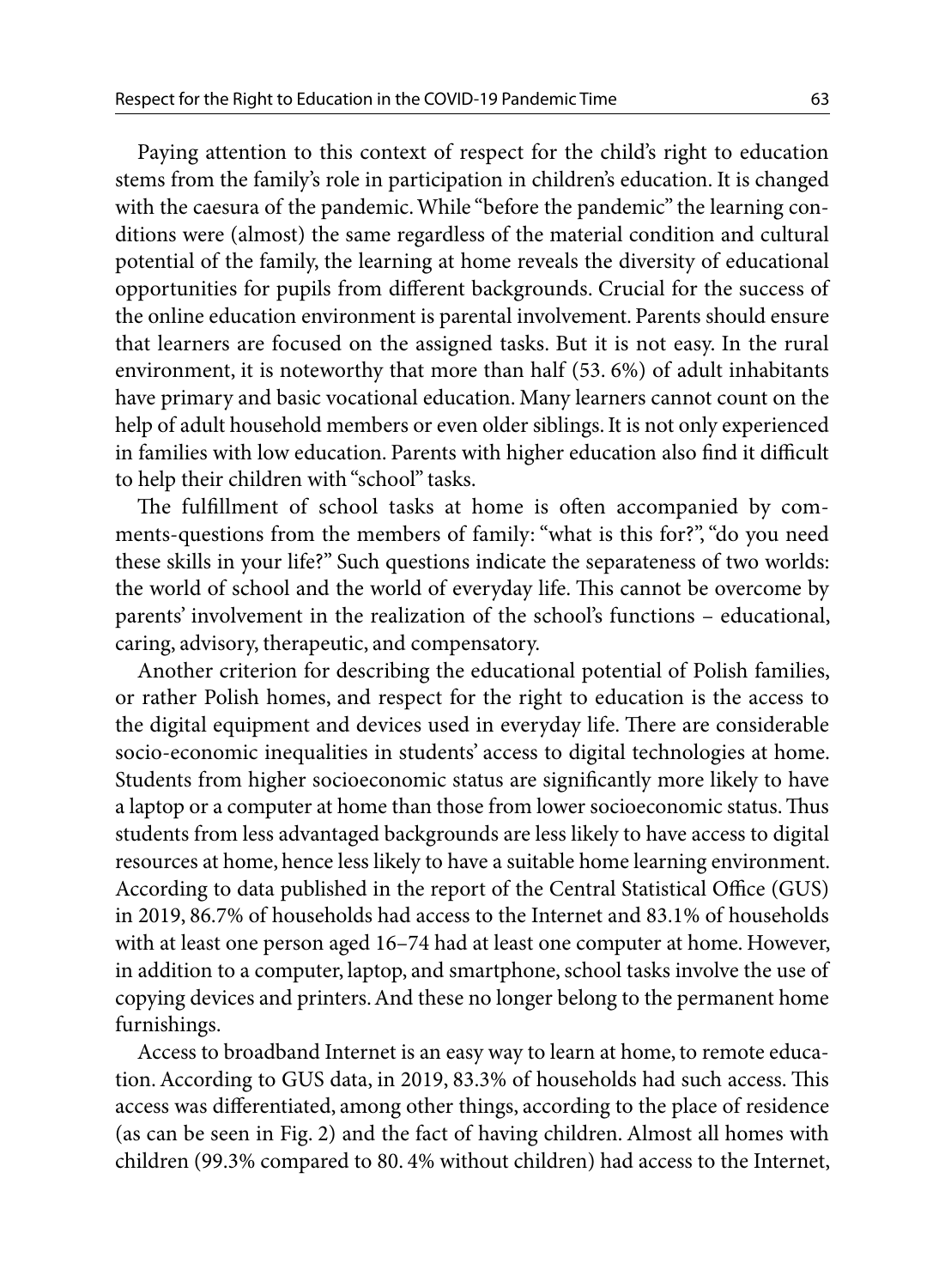which undoubtedly facilitated the decision to use this measure in forced remote education. However, this does not mean that it really opens the way for the use of the educational potential of this medium.



**Figure 2.** Access to the Internet Source: own elaboration on the base of data from The Central Statistical Office

This means that as never before, both adults, children, and young people have many opportunities to use digital media, but the thing is, by whom, how, and what for that boom is used. Especially in the context of education. As Jean-Hervé Lorenzi and Mickaël Berrebi state: "Reality, far from the dream of easily accessible, extensive and useful knowledge, sometimes turns out to be quite bleak. It should be stressed that we still lack the tools to make the utopia of universal access to knowledge a reality. We have, above all, new knowledge carriers at our disposal, which offer us new ICT solutions." (Lorenzi, Berrebi 2019, p. 153).

Nevertheless, many students still have difficulties because of the limited access to the Internet and the lack of adequate IT equipment at home. In order to adapt to the requirements of fulfilling the duty to study in many homes, space was rearranged, new equipment appeared, time management was reorganized. I dare to risk paraphrasing an African proverb - the whole village is involved in bringing up a child - and to say that all the family members (including domestic flora and fauna) are involved in the realization of the school's core curriculum. Their skills and behavior not only influence the fulfillment of immediate school tasks but also the life careers of learners.

The information presented on the educational potential of the family and home environment, although it does not cover the whole spectrum of its elements, indicates the scale of limitations in access to quality education as well as points out the impact of the Gini coefficient (opening scissors) in relation to school achievements and, as a result, reducing the chances of emancipation through education.

Other problems are caused by the digital competences of teachers, or rather their methodological skills in using the potential of new technologies. These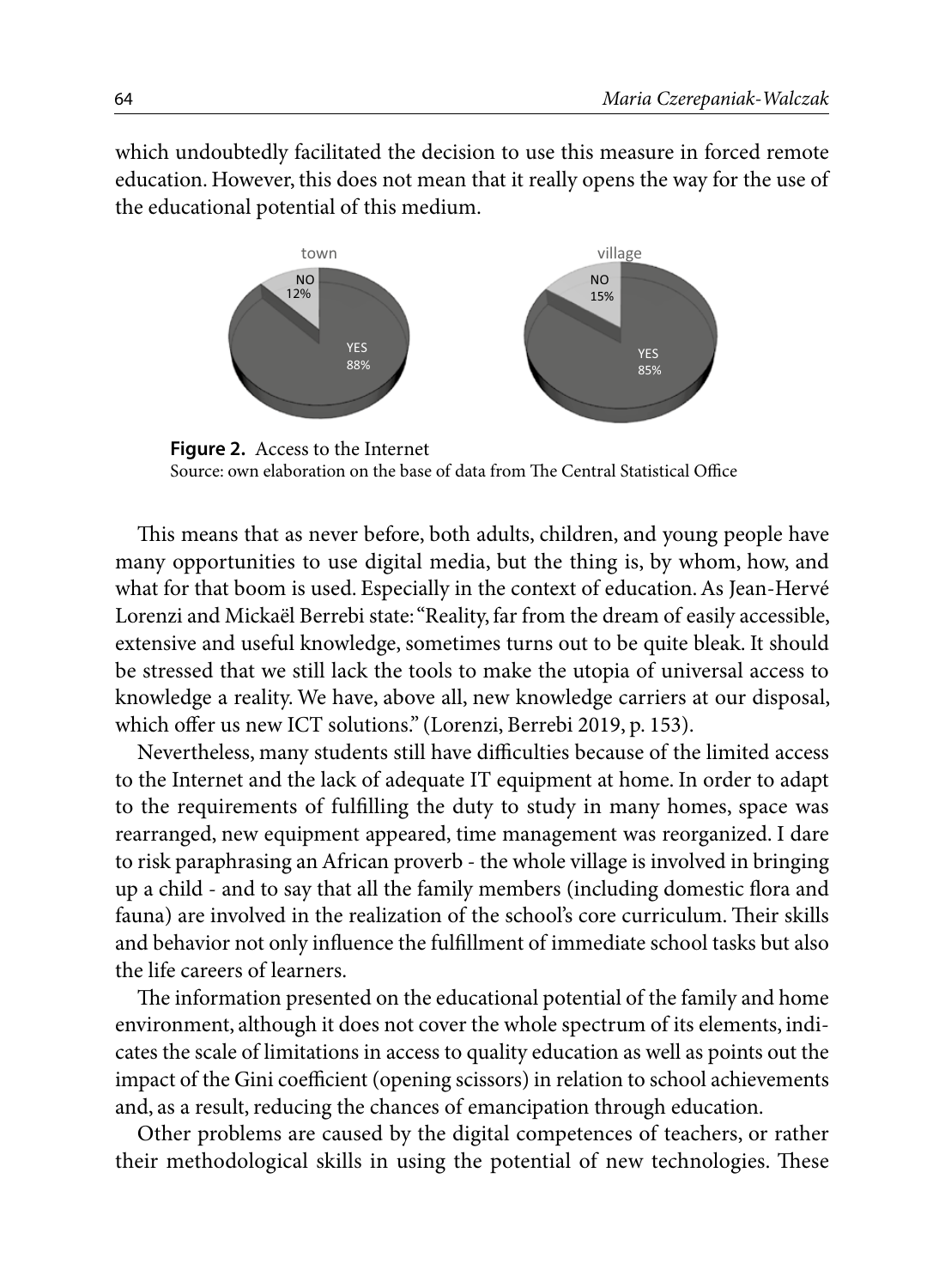factors not only threaten respect for the right to high-quality education but the implementation of this right in general.

### **Conclusions**

While this opens up opportunities for universal, democratic access to knowledge, commitment to knowledge multiplication and, as a result, increasing the chances of respecting the right to lifelong learning in every corner of the world, it also requires a change in the approach to education, to educational interactions as circumstances for mutual learning, and to the dissemination of horizontal relationships that foster the sharing of knowledge and skills. It also requires trust in people and things (including devices) and the development and updating of the "four C's", pointed out by Yuval Harari, it means "Critical thinking, Communication, Cooperation, and Creativity" (Harari 2018, p. 335). These "four C's" are the basis for the engagement of persons and groups in the collective creation of a vision of the future. This applies also to the future of education as well as imagery of ways the real implementation of the right to education.

The enforced remote education helps to trigger imagination about the content and forms of learning and teaching as well as grading. These Harari's four C's help us to imagine the most fantastic (in sense of fantasy) conditions of fully implementing the right to education in the most unexpected situations.

The link between imagination and social life is increasingly a global and de-territorialized one. The imagination expressed in dreams, songs, fantasies, myths, and stories has always been in every society. But there is a peculiar new force to the imagination in social life today. People in different parts of the world have an opportunity to consider a wider set of possible ways of life than ever before.

Implementation of the right to education as an agent of the change of the world faces many barriers and challenges. Some of them have accompanied the upbringing, education, and learning processes for a long time, others have emerged with the pandemic. More of them will appear after the limitations caused by it have ceased to exist and one must be faced with the new, often unknown situations that will arise. It's hard to call it coming back to what is well known. Rather, it will be a migration to "new worlds", where digital devices may be the "guide". This opens up new fields of pedagogical reflection. In my opinion, it is impossible to return to education functioning according to the principles of the previous "grammar". It is also impossible to erase the emotions and skills that accompany home learning.